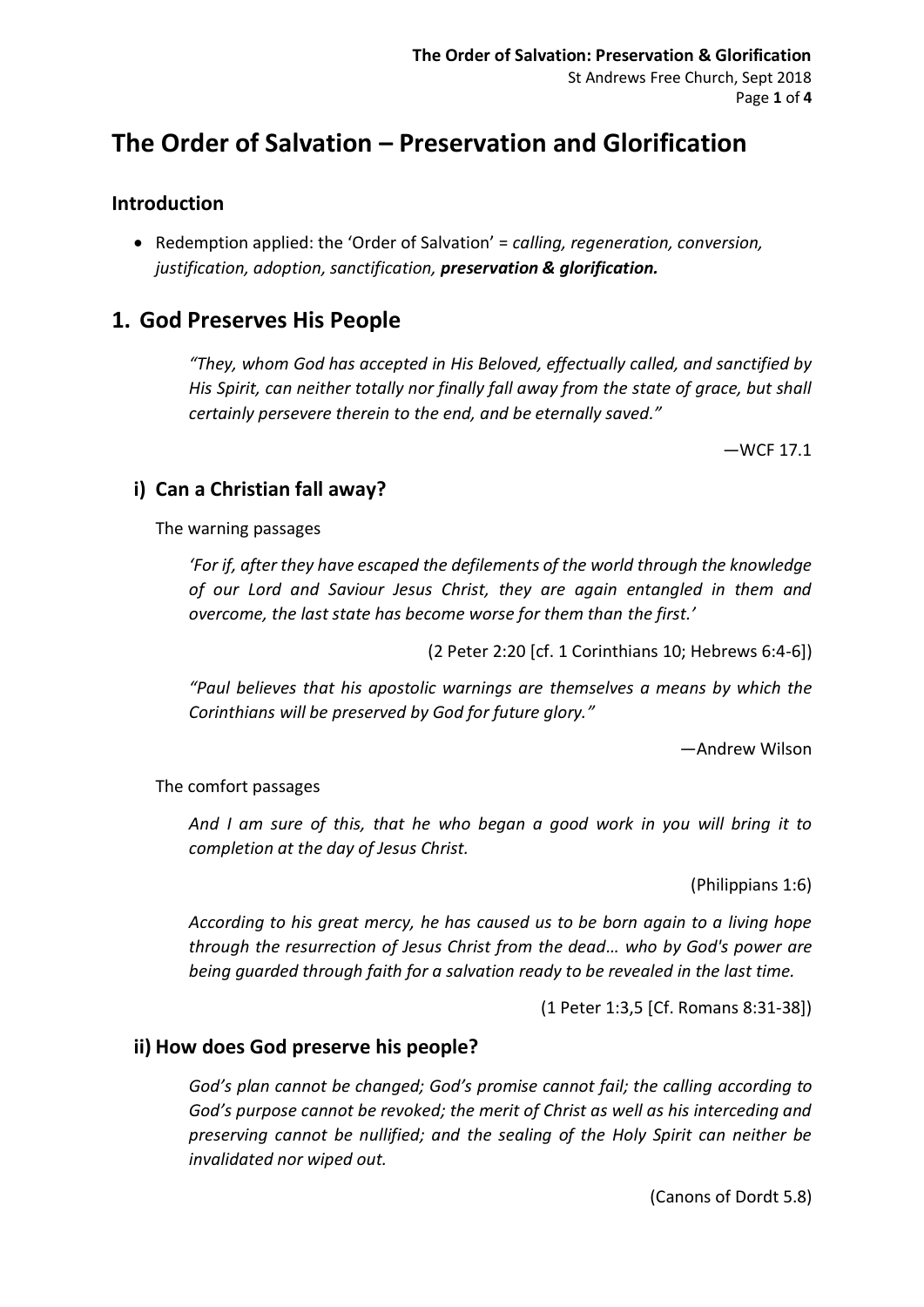The Father Gives

*All that the Father gives me will come to me, and whoever comes to me I will never cast out.*

(John 6:37)

#### The Son Protects

*I am the good shepherd. I know my own and my own know me, just as the Father knows me and I know the Father; and I lay down my life for the sheep… I give them eternal life, and they will never perish, and no one will snatch them out of my hand.*

(John 10:14-15, 28)

#### The Spirit is a Seal

*In him you also, when you heard the word of truth, the gospel of your salvation, and believed in him, were sealed with the promised Holy Spirit, who is the guarantee of our inheritance until we acquire possession of it, to the praise of his glory.*

(Ephesians 1:13-14)

*"it belongs in truth to the Church of God to endure blows and not to inflict them. But it will also please your Majesty to remember that she is an anvil that has worn out many hammers."*

—Theodore Beza (writing to the King of Navarre in France)

#### **iii) What are we to do?**

*"The crucial test for true faith is endurance to the end, abiding in Christ, and continuance in his word."* 

—Murray, p.152

#### Abide in His word

*Abide in me, and I in you. As the branch cannot bear fruit by itself, unless it abides in the vine, neither can you, unless you abide in me.*

(John 15:4)

*So Jesus said to the Jews who had believed in him, "If you abide in my word, you are truly my disciples"*

(John 8:31)

*Keep yourselves in the love of God, waiting for the mercy of our Lord Jesus Christ that leads to eternal life.*

(Jude 21)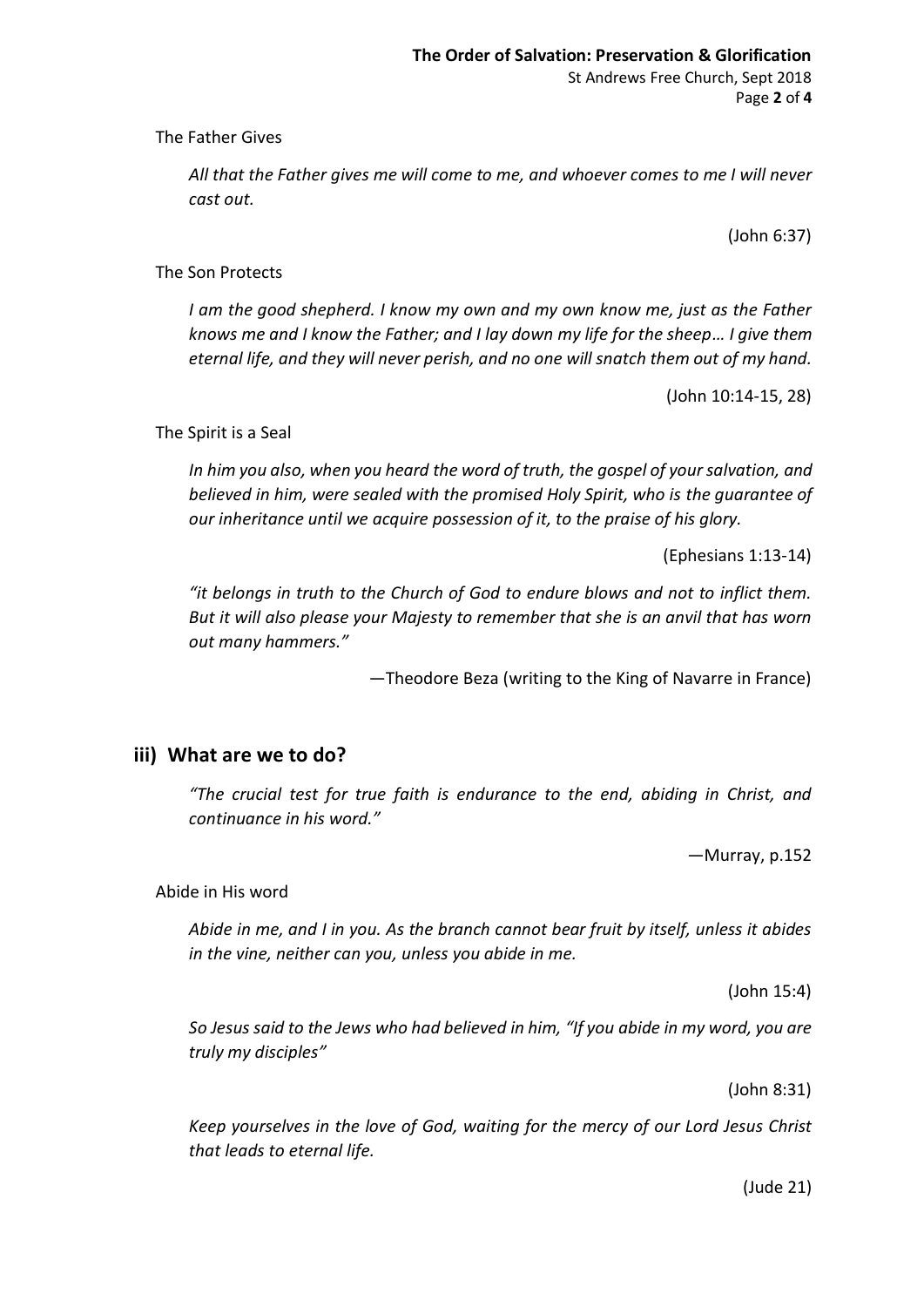Persevere by His grace

*His divine power has granted to us all things that pertain to life and godliness, through the knowledge of him who called us to his own glory and excellence*

(2 Peter 1:3 [Cf. James 1:25; Hebrews 3:14])

# **2. God Glorifies His People**

*"Not only regenerated, forgiven, justified, justified, adopted, and sanctified, God's elect will one day be raised bodily to inherit the everlasting kingdom won for them by their head. As Jesus is now, we will also be together with him: head and members joined in unending joy. This future hope is what theology identifies as glorification."*

—Horton, p.688

### **i) When will it happen?**

A certain event

*And those whom he predestined he also called, and those whom he called he also justified, and those whom he justified he also glorified.*

(Romans 8:30)

#### At Christ's return

*Behold! I tell you a mystery. We shall not all sleep, but we shall all be changed, in a moment, in the twinkling of an eye, at the last trumpet. For the trumpet will sound, and the dead will be raised imperishable, and we shall be changed.*

(1 Corinthians 15:51-52)

#### **ii) What will it be like?**

A total renewal of the body

*We await a Saviour, the Lord Jesus Christ, who will transform our lowly body to be like his glorious body, by the power that enables him even to subject all things to himself*

(Philippians 3:20-21)

A total removal of all sin

*Beloved, we are God's children now, and what we will be has not yet appeared; but we know that when he appears we shall be like him, because we shall see him as he is.*

(1 John 3:2)